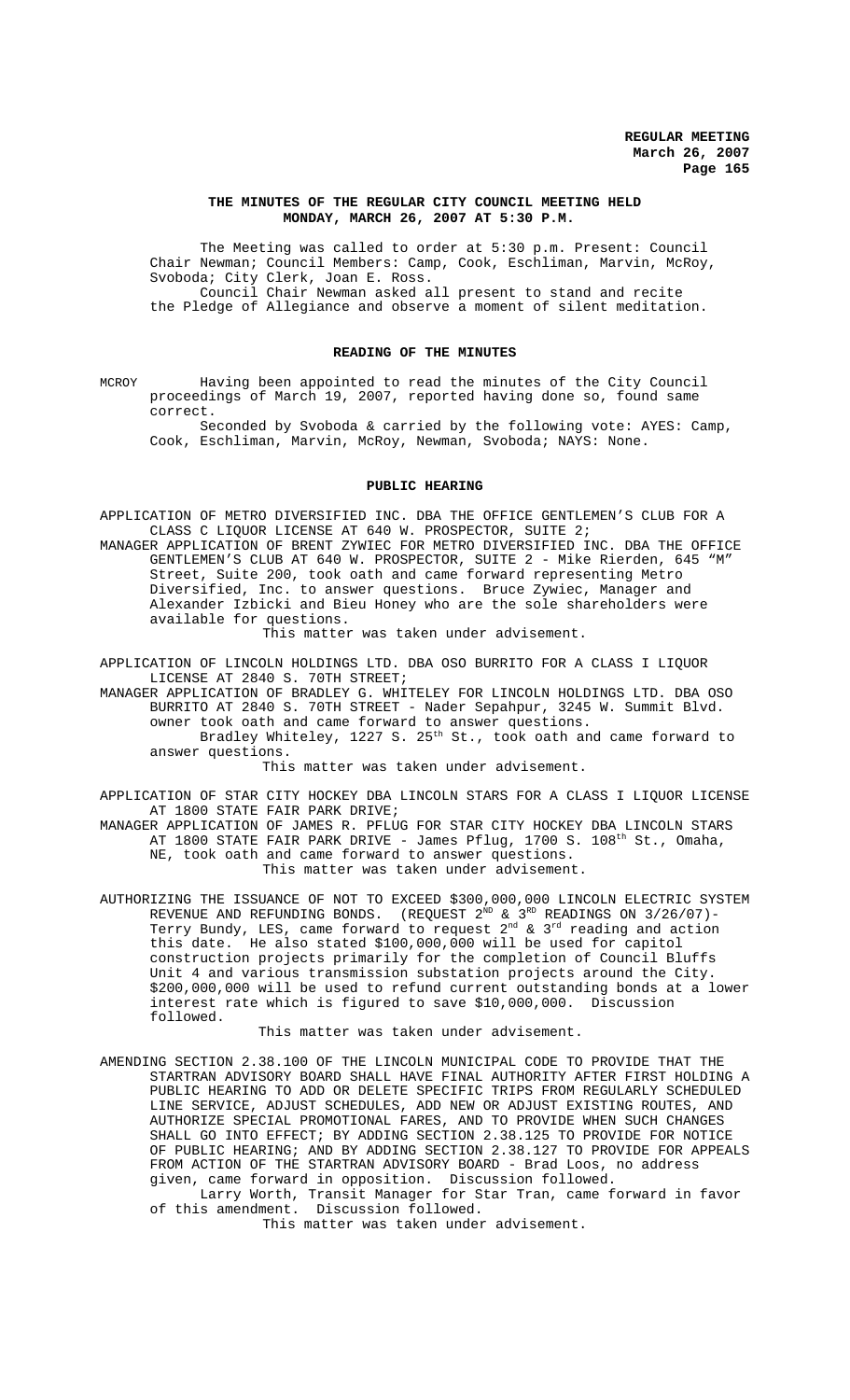APPROVING AN AGREEMENT BETWEEN THE CITY OF LINCOLN AND LARRY ROOTS STUDIO FOR PHOTOGRAPHIC MURALS TO BE LOCATED ON SKYWALK II OVER 12TH STREET;

APPROVING AN ACCEPTANCE OF DONATION AGREEMENT FOR A DONATION FROM THE DOWNTOWN LINCOLN ASSOCIATION IN THE AMOUNT OF \$60,200.00 FOR THE FUNDING OF THE AGREEMENT BETWEEN THE CITY AND LARRY ROOTS STUDIO FOR PHOTOGRAPHIC MURALS TO BE LOCATED ON SKYWALK II OVER 12TH STREET AND THE FUTURE REMOVAL OF SAID MURALS;

AMENDING THE SKYWALK PERMIT AND OPERATING AGREEMENT SKYWALK II – 12 STREET TO PROVIDE THAT THE CITY WILL BE RESPONSIBLE TO MAINTAIN THE PHOTOGRAPHIC MURALS TO BE LOCATED ON THE SKYWALK BRIDGE OVER 12TH STREET - Dallas McGee, Asst. Director of Urban Development, stated that 12<sup>th</sup> street was designated as an art corridor in 2003 and this will be a part of that corridor.

Larry Root, no address given, came forward to explain his art work. Discussion followed.

This matter was taken under advisement.

APPROVING A MULTIPLE-YEAR MANAGEMENT CONTRACT FOR DOWNTOWN BUSINESS IMPROVEMENT DISTRICTS BETWEEN THE CITY AND THE DOWNTOWN LINCOLN BID ASSOCIATION - Dallas McGee, Asst. Director of Urban Development, stated this extends the current agreement for four additional years to 2011. Polly McMullen and Drew Stange of DLA were in attendance. Discussion followed.

This matter was taken under advisement.

**\*\* END OF PUBLIC HEARING \*\***

# **COUNCIL ACTION**

### **LIQUOR RESOLUTIONS**

APPLICATION OF METRO DIVERSIFIED INC. DBA THE OFFICE GENTLEMEN'S CLUB FOR A CLASS C LIQUOR LICENSE AT 640 W. PROSPECTOR, SUITE 2 - CLERK read the following resolution, introduced by Jon Camp, who moved its adoption for approval:<br>A-84293 BE

BE IT RESOLVED by the City Council of the City of Lincoln Nebraska:

That after hearing duly had as required by law, consideration of the facts of this application, the Nebraska Liquor Control Act, and the pertinent City ordinances, the City Council recommends that the application of Metro Diversified Inc. dba The Office Gentlemen's Club<br>for a Class "C" liquor license at 640 W. Prospector, Suite 2. Lincoln. for a Class "C" liquor license at 640 W. Prospector, Suite 2, Lincoln, Nebraska, for the license period ending October 31, 2007, be approved with the condition that the premise complies in every respect with all city and state regulations. The City Clerk is directed to transmit a copy of this resolution to the Nebraska Liquor Control Commission. Introduced by Jon Camp

Seconded by Svoboda & carried by the following vote: AYES: Camp, Cook, Eschliman, Marvin, McRoy, Newman, Svoboda; NAYS: None.

MANAGER APPLICATION OF BRENT ZYWIEC FOR METRO DIVERSIFIED INC. DBA THE OFFICE GENTLEMEN'S CLUB AT 640 W. PROSPECTOR, SUITE 2 - CLERK read the following resolution, introduced by Jon Camp, who moved its adoption for

approval:<br>A-84294 WHE WHEREAS, Metro Diversified Inc. dba The Office Gentlemen's Club located at 640 W. Prospector, Suite 2, Lincoln, Nebraska has been approved for a Retail Class "C" liquor license, and now requests that Brent Zywiec be named manager;

WHEREAS, Brent Zywiec appears to be a fit and proper person to manage said business.

NOW, THEREFORE, BE IT RESOLVED by the City Council of the City of Lincoln, Nebraska:

That after hearing duly had as required by law, consideration of the facts of this application, the Nebraska Liquor Control Act, and the pertinent City ordinances, the City Council recommends that Brent Zywiec be approved as manager of this business for said licensee. The City Clerk is directed to transmit a copy of this resolution to the Nebraska Liquor Control Commission.

Introduced by Jon Camp

Seconded by Svoboda & carried by the following vote: AYES: Camp, Cook, Eschliman, Marvin, McRoy, Newman, Svoboda; NAYS: None.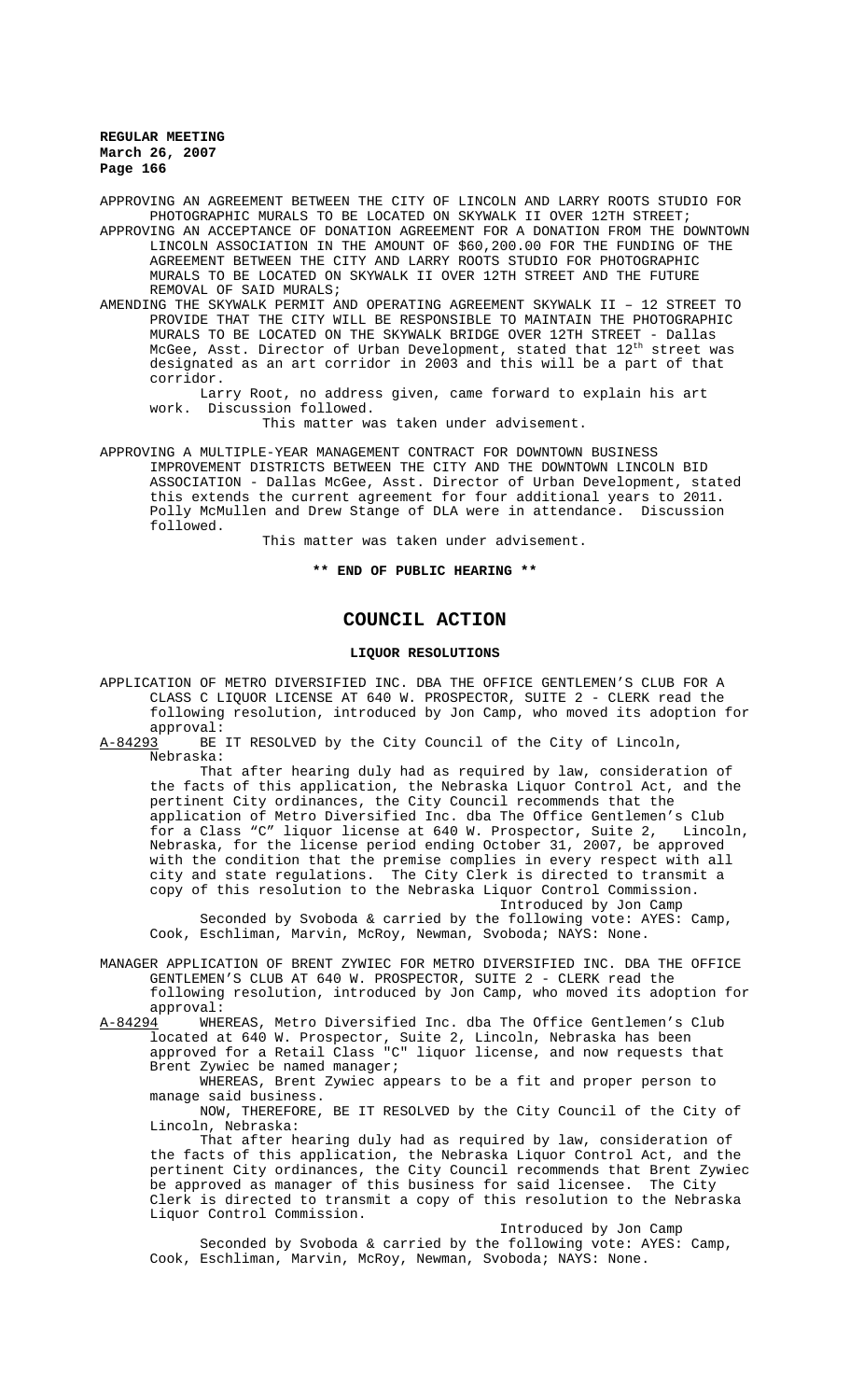APPLICATION OF LINCOLN HOLDINGS LTD. DBA OSO BURRITO FOR A CLASS I LIQUOR LICENSE AT 2840 S. 70TH STREET - CLERK read the following resolution, introduced by Jon Camp, who moved its adoption for approval:

A-84295 BE IT RESOLVED by the City Council of the City of Lincoln, Nebraska:

That after hearing duly had as required by law, consideration of the facts of this application, the Nebraska Liquor Control Act, and the pertinent City ordinances, the City Council recommends that the application of Lincoln Holdings Ltd. dba Oso Burrito for a Class "I" liquor license at 2840 S. 70th Street, Lincoln, Nebraska, for the license period ending April 30, 2007, be approved with the condition that the premise complies in every respect with all city and state regulations. The City Clerk is directed to transmit a copy of this resolution to the Nebraska Liquor Control Commission.

Introduced by Jon Camp Seconded by Svoboda & carried by the following vote: AYES: Camp, Cook, Eschliman, Marvin, McRoy, Newman, Svoboda; NAYS: None.

MANAGER APPLICATION OF BRADLEY G. WHITELEY FOR LINCOLN HOLDINGS LTD. DBA OSO BURRITO AT 2840 S. 70TH STREET - CLERK read the following resolution, introduced by Jon Camp, who moved its adoption for approval:

A-84296 WHEREAS, Lincoln Holdings Ltd. dba Oso Burrito located at 2840 S. 70th Street, Lincoln, Nebraska has been approved for a Retail Class "I" liquor license, and now requests that Bradley G. Whiteley be named manager;

WHEREAS, Bradley G. Whiteley appears to be a fit and proper person to manage said business.

NOW, THEREFORE, BE IT RESOLVED by the City Council of the City of Lincoln, Nebraska:

That after hearing duly had as required by law, consideration of the facts of this application, the Nebraska Liquor Control Act, and the pertinent City ordinances, the City Council recommends that Bradley G. Whiteley be approved as manager of this business for said licensee. The City Clerk is directed to transmit a copy of this resolution to the Nebraska Liquor Control Commission.

Introduced by Jon Camp Seconded by Svoboda & carried by the following vote: AYES: Camp, Cook, Eschliman, Marvin, McRoy, Newman, Svoboda; NAYS: None.

APPLICATION OF STAR CITY HOCKEY DBA LINCOLN STARS FOR A CLASS I LIQUOR LICENSE AT 1800 STATE FAIR PARK DRIVE - CLERK read the following resolution,

introduced by Jon Camp, who moved its adoption for approval:<br>A-84297 BE IT RESOLVED by the City Council of the City of Linc BE IT RESOLVED by the City Council of the City of Lincoln, Nebraska:

That after hearing duly had as required by law, consideration of the facts of this application, the Nebraska Liquor Control Act, and the pertinent City ordinances, the City Council recommends that the application of Star City Hockey dba Lincoln Stars for a Class "I" liquor license at 1800 State Fair Park Drive, Lincoln, Nebraska, for the license period ending April 30, 2007, be approved with the condition that the premise complies in every respect with all city and state regulations. The City Clerk is directed to transmit a copy of this resolution to the Nebraska Liquor Control Commission.

Introduced by Jon Camp Seconded by Svoboda & carried by the following vote: AYES: Camp, Cook, Eschliman, Marvin, McRoy, Newman, Svoboda; NAYS: None.

MANAGER APPLICATION OF JAMES R. PFLUG FOR STAR CITY HOCKEY DBA LINCOLN STARS AT 1800 STATE FAIR PARK DRIVE - CLERK read the following resolution, introduced by Jon Camp, who moved its adoption for approval:

A-84298 WHEREAS, Star City Hockey dba Lincoln Stars located at 1800 State Fair Park Drive, Lincoln, Nebraska has been approved for a Retail Class "I" liquor license, and now requests that James R. Pflug be named manager;

WHEREAS, James R. Pflug appears to be a fit and proper person to manage said business.

NOW, THEREFORE, BE IT RESOLVED by the City Council of the City of Lincoln, Nebraska:

That after hearing duly had as required by law, consideration of the facts of this application, the Nebraska Liquor Control Act, and the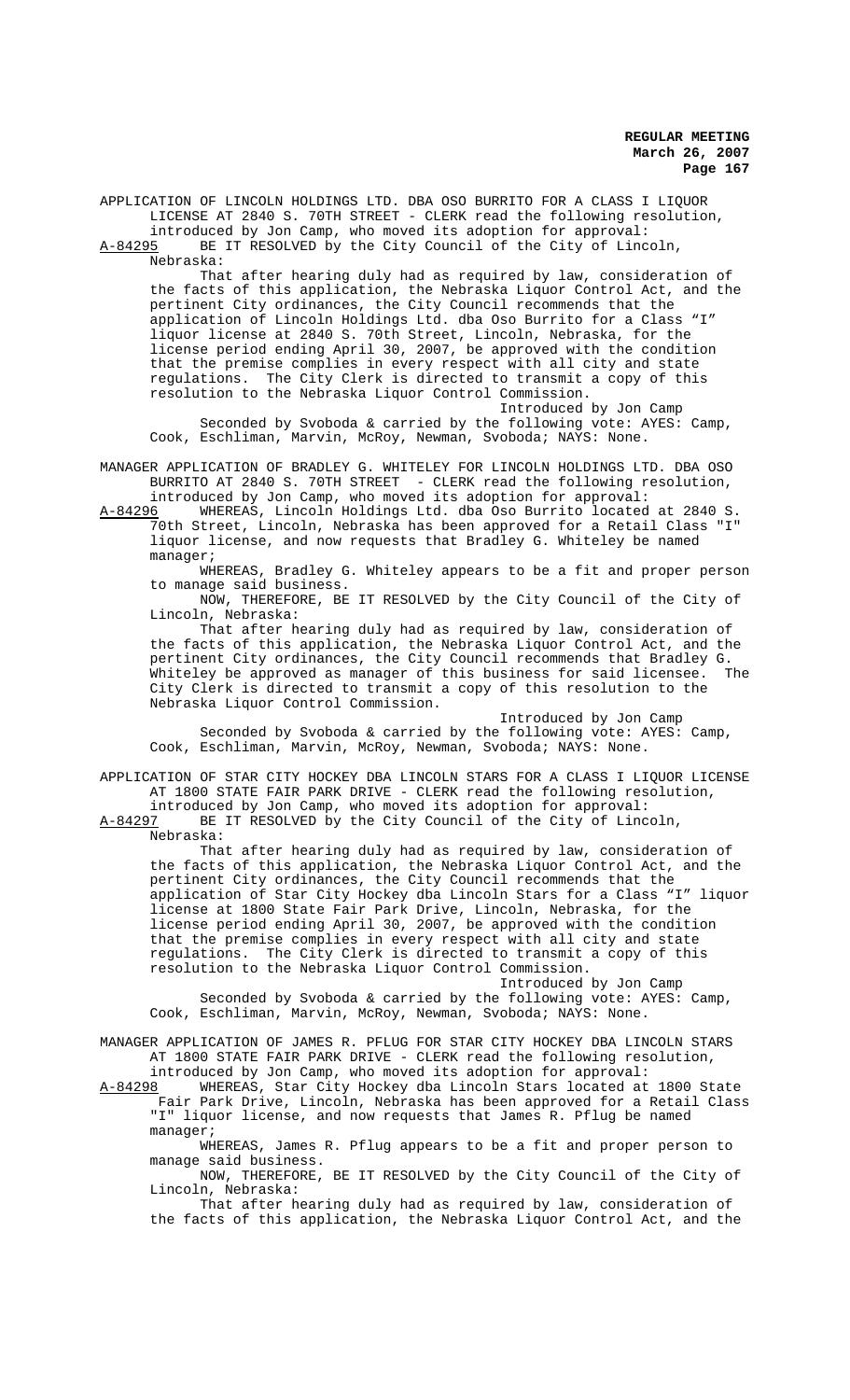> pertinent City ordinances, the City Council recommends that James R. Pflug be approved as manager of this business for said licensee. The City Clerk is directed to transmit a copy of this resolution to the Nebraska Liquor Control Commission.

Introduced by Jon Camp Seconded by Svoboda & carried by the following vote: AYES: Camp, Cook, Eschliman, Marvin, McRoy, Newman, Svoboda; NAYS: None.

### ORDINANCES - 2<sup>ND</sup> READING & RELATED RESOLUTIONS (as required)

- AMENDING CHAPTER 10.14 OF THE LINCOLN MUNICIPAL CODE RELATING TO RULES OF THE ROAD BY AMENDING SECTION 10.14.360, MOTOR VEHICLE RESTRAINT; CHILDREN, BY CHANGING USE REQUIREMENTS FOR CHILD OCCUPANT RESTRAINTS, ADDING REQUIREMENTS FOR PERSONS WEARING OCCUPANT PROTECTION SYSTEMS IN VEHICLES OPERATED BY HOLDERS OF PROVISIONAL OPERATOR'S PERMITS OR SCHOOL PERMITS, AMENDING EXEMPTIONS, AND MODIFYING PENALTY PROVISIONS, IN ORDER TO REMAIN CONSISTENT WITH STATE STATUTE PROVISIONS, AND AMENDING SECTION 10.14.365, OCCUPANT PROTECTION SYSTEM; USE REQUIRED, BY DELETING OBSOLETE LANGUAGE, ADDING EXEMPTIONS, AND AMENDING LANGUAGE IN ORDER TO REMAIN CONSISTENT WITH STATE STATUTE - CLERK read an ordinance, introduced by Annette McRoy, amending Chapter 10.14 of the Lincoln Municipal Code relating to Rules of the Road by amending Section 10.14.360 (Motor Vehicle Restraint: Children) by changing use requirements for child occupant restraints, adding requirements for persons wearing occupant protection systems in vehicles operated by holders of provisional operator's permits or school permits, amending exemptions, and modifying penalty provisions, in order to remain consistent with state statute provisions; amending Section 10.14.365 (Occupant Protection System; Use Required) by deleting obsolete language, adding exemptions, and amending language in order to remain consistent with state statute; and repealing Sections 10.14.360 and 10.14.365 of the Lincoln Municipal Code as hitherto existing, the second time.
- AUTHORIZING THE ISSUANCE OF NOT TO EXCEED \$300,000,000 LINCOLN ELECTRIC SYSTEM REVENUE AND REFUNDING BONDS. (REQUEST  $2^{ND}$  &  $3^{RD}$  READINGS ON 3/26/07) -PRIOR to reading:<br>MARVIN Moved to su
- Moved to suspend the rules to have  $3<sup>rd</sup>$  Reading and Action of Bill No. 07-42 on this date.

Seconded by Svoboda & carried by the following vote: AYES: Camp, Cook, Eschliman, Marvin, McRoy, Newman, Svoboda; NAYS: None.<br>MARVIN Moved to amend Bill No. 07-42 on page 3, in the fourth

Moved to amend Bill No. 07-42 on page 3, in the fourth paragraph titled "Redemption Date" revise the paragraph as follows:

"**Redemption Date"** means, with respect to the Refunded 1998 Bonds, September 1, <del>1998</del> 2008 and, with respect to the Refunded 2001 Bonds, September 1, 2011.

Seconded by Camp & carried by the following vote: AYES: Camp, Cook, Eschliman, Marvin, McRoy, Newman, Svoboda; NAYS: None.

- CLERK Read an ordinance, introduced by Annette McRoy, Fifth Series Ordinance adopted under and pursuant to Ordinance No.  $17879$  passed July 23, 2001; Authorizing the issuance of Lincoln Electric System revenue and refunding bonds of the City of Lincoln, Nebraska in one or more series in an aggregate principal amount not to exceed \$300,000,000; fixing in part and providing for the fixing in part of the details of such bonds; providing for the sale of such bonds and the application of the proceeds of such sale; taking other action in connection with the foregoing; and declaring an emergency, the second time. **(See Council Action under "ORDINANCES - 3RD READING".)**
- AMENDING SECTION 2.38.100 OF THE LINCOLN MUNICIPAL CODE TO PROVIDE THAT THE STARTRAN ADVISORY BOARD SHALL HAVE FINAL AUTHORITY AFTER FIRST HOLDING A PUBLIC HEARING TO ADD OR DELETE SPECIFIC TRIPS FROM REGULARLY SCHEDULED LINE SERVICE, ADJUST SCHEDULES, ADD NEW OR ADJUST EXISTING ROUTES, AND AUTHORIZE SPECIAL PROMOTIONAL FARES, AND TO PROVIDE WHEN SUCH CHANGES SHALL GO INTO EFFECT; BY ADDING SECTION 2.38.125 TO PROVIDE FOR NOTICE OF PUBLIC HEARING; AND BY ADDING SECTION 2.38.127 TO PROVIDE FOR APPEALS FROM ACTION OF THE STARTRAN ADVISORY BOARD - CLERK read an ordinance, introduced by Annette McRoy, amending Chapter 2.38 of the Lincoln Municipal Code relating to StarTran by amending Section 2.38.100 to provide that the StarTran Advisory Board shall have final authority after first holding a public hearing thereon to add or delete specific trips from regularly scheduled line service, adjust schedules, add new or adjust existing routes, and authorize special promotional fares, and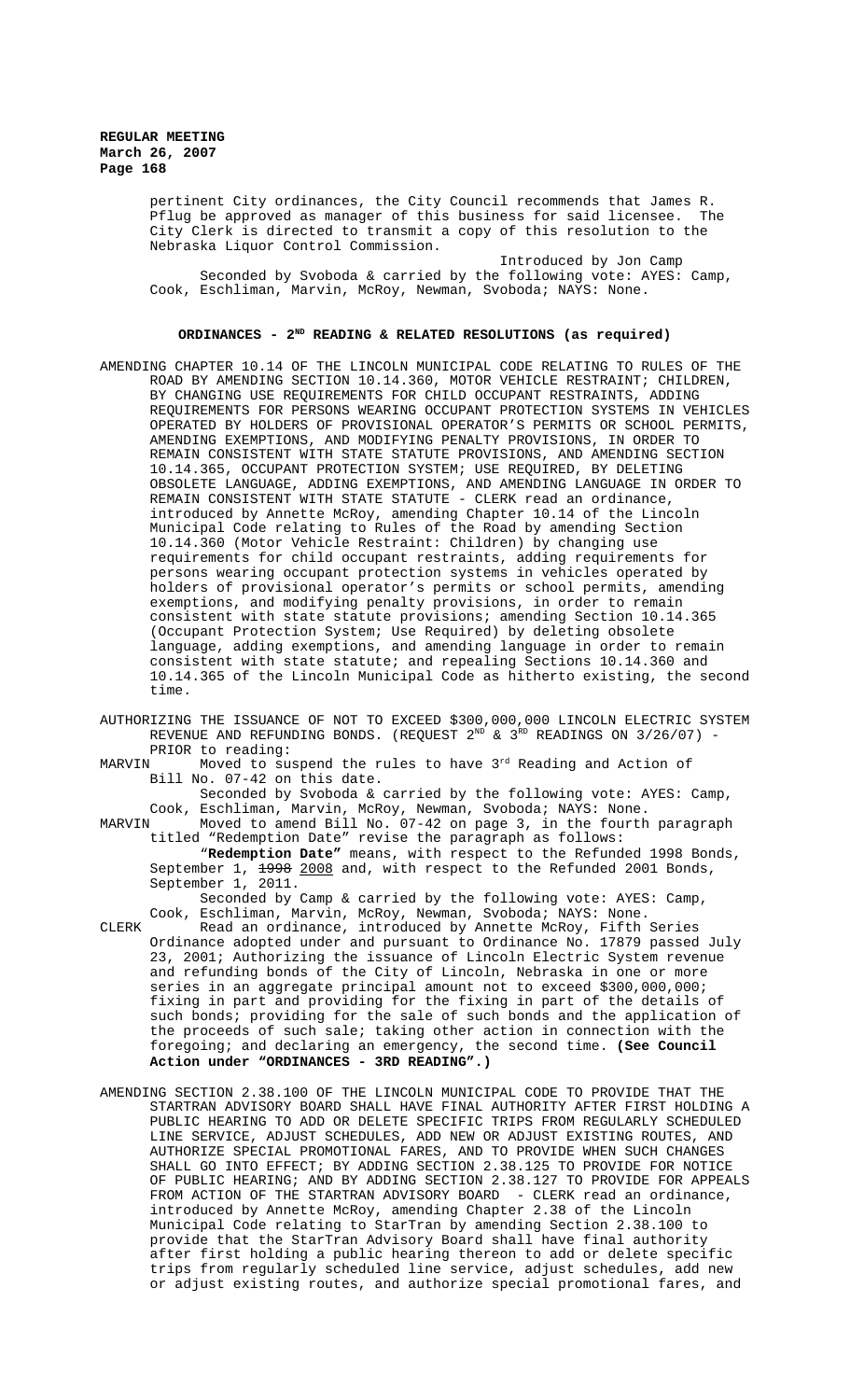to provide when such changes shall go into effect; adding a new section numbered 2.38.125 to provide for notice of public hearing; adding a new section numbered 2.38.127 to provide for appeals from action of the StarTran Advisory Board; and repealing Section 2.38.100 of the Lincoln Municipal Code as hitherto existing, the second time.

#### **RESOLUTIONS**

APPROVING AN AGREEMENT BETWEEN THE CITY OF LINCOLN AND LARRY ROOTS STUDIO FOR PHOTOGRAPHIC MURALS TO BE LOCATED ON SKYWALK II OVER 12TH STREET - PRIOR to reading:

MCROY Moved to amend Bill No. 07R-69 by substituting the Agreement attached hereto for the Agreement attached to Bill No. 07R-69. Seconded by Camp & carried by the following vote: AYES: Camp,

Cook, Eschliman, Marvin, McRoy, Newman, Svoboda; NAYS: None.

CLERK Read the following resolution, introduced by Annette McRoy, who moved its adoption as amended:<br>A-84299 BE IT RESOLVED by the Ci

BE IT RESOLVED by the City Council of the City of Lincoln, Nebraska:

That the attached Agreement between the City of Lincoln, Nebraska and Larry Roots Studio for a Work of Art to install two 86' by 8' photo murals on the skywalk bridge across 12th Street, upon the terms and conditions as set forth in said Agreement, is hereby approved and the Mayor is authorized to execute said Agreement on behalf of the City. The City Clerk is hereby directed to transmit a copy of the

executed original Agreement to Rick Peo, Chief Assistant City Attorney, for transmittal to Larry Roots Studio.

Introduced by Annette McRoy Seconded by Svoboda & carried by the following vote: AYES: Camp, Cook, Eschliman, Marvin, McRoy, Newman, Svoboda; NAYS: None.

APPROVING AN ACCEPTANCE OF DONATION AGREEMENT FOR A DONATION FROM THE DOWNTOWN LINCOLN ASSOCIATION IN THE AMOUNT OF \$60,200.00 FOR THE FUNDING OF THE AGREEMENT BETWEEN THE CITY AND LARRY ROOTS STUDIO FOR PHOTOGRAPHIC MURALS TO BE LOCATED ON SKYWALK II OVER 12TH STREET AND THE FUTURE REMOVAL OF SAID MURALS - CLERK read the following resolution, introduced by Annette McRoy, who moved its adoption:

A-84300 BE IT RESOLVED by the City Council of the City of Lincoln, Nebraska:

That the attached Acceptance of Donation Agreement between the City of Lincoln, Nebraska, the Downtown Lincoln Foundation and the Downtown Lincoln Association to accept a \$60,200.00 donation to commission Larry Roots Studio to create a photo mural and for installation of said art on the skywalk bridge across 12th Street, upon the terms and conditions as set forth in said Agreement, is hereby approved and the Mayor is authorized to execute said Agreement on behalf of the City.

The City Clerk is hereby directed to transmit a copy of the executed original Agreement to Rick Peo, Chief Assistant City Attorney, for transmittal to Downtown Lincoln Association.

Introduced by Annette McRoy Seconded by Eschliman & carried by the following vote: AYES: Camp, Cook, Eschliman, Marvin, McRoy, Newman, Svoboda; NAYS: None.

AMENDING THE SKYWALK PERMIT AND OPERATING AGREEMENT SKYWALK II – 12 STREET TO PROVIDE THAT THE CITY WILL BE RESPONSIBLE TO MAINTAIN THE PHOTOGRAPHIC MURALS TO BE LOCATED ON THE SKYWALK BRIDGE OVER  $12^{\texttt{TH}}$  STREET - PRIOR to reading:<br>SVOBODA Mo

SVOBODA Moved to amend Bill No. 07R-71 by substituting the attached Agreement between B&J Partnership Ltd., M&P Building, LLC, Energy Square Condo Association, and Sequoia Investments IVII, LLC (Collectively "Permittees") and the City of Lincoln, Nebraska for the agreement attached to Bill No. 07R-71.

Seconded by McRoy & carried by the following vote: AYES: Camp, Cook, Eschliman, Marvin, McRoy, Newman, Svoboda; NAYS: None. CLERK Read the following resolution, introduced by Annette McRoy, who

moved its adoption as amended:<br>A-84301 BE IT RESOLVED by the Ci

BE IT RESOLVED by the City Council of the City of Lincoln, Nebraska:

That the attached Second Amendment to Skywalk Permit and Operating Agreement Skywalk II – 12th Street between the City of Lincoln, Nebraska and the successors in interest to the original Permittees, Miller & Paine Inc., Magees Building Co., Centram Partners, and the Lincoln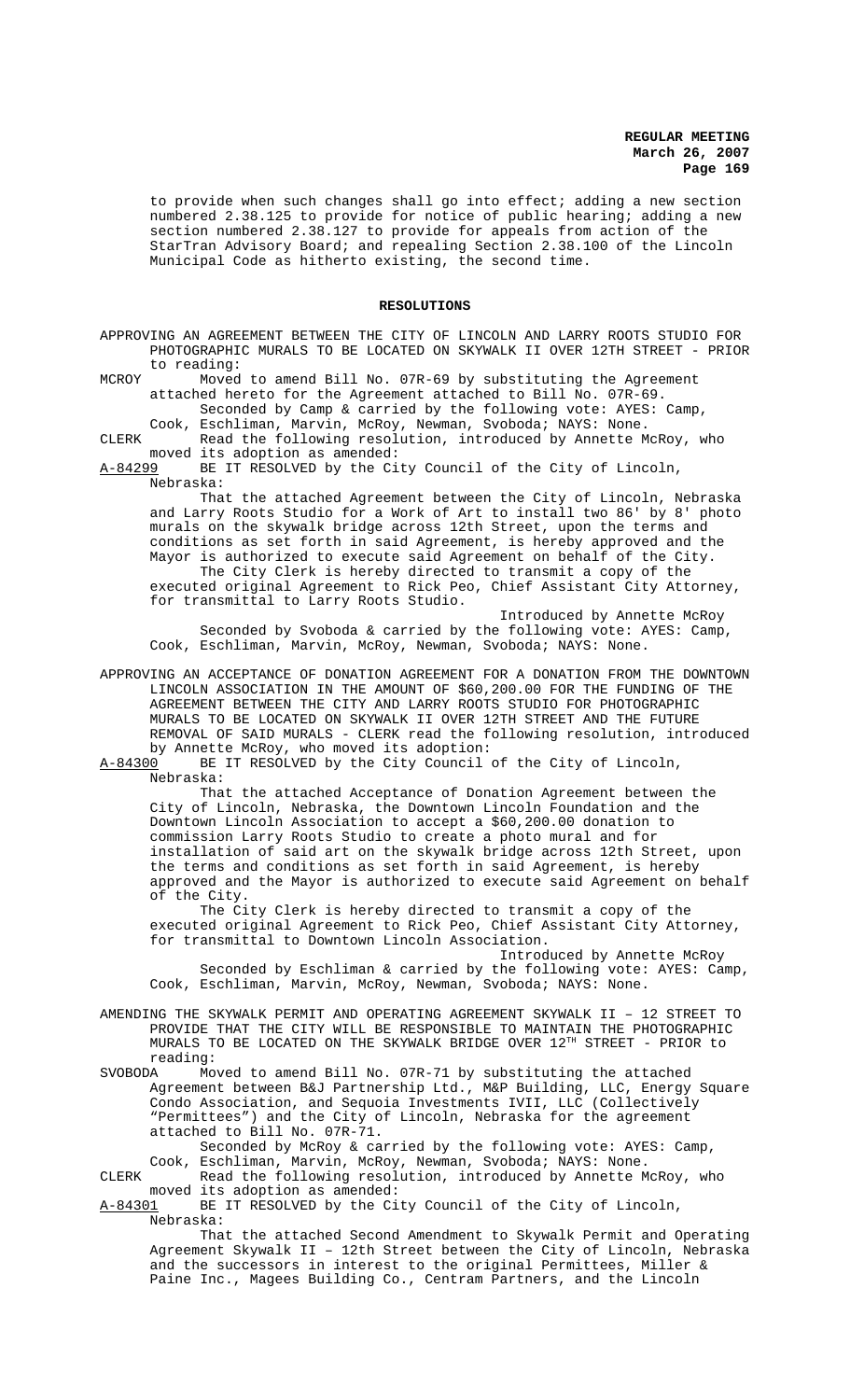Group, to revise the maintenance responsibilities with regard to the photo mural to be installed on the skywalk bridge across 12th Street, upon the terms and conditions as set forth in said Agreement, is hereby approved and the Mayor is authorized to execute said Agreement on behalf of the City.

The City Clerk is hereby directed to transmit a copy of the executed original Agreement to Rick Peo, Chief Assistant City Attorney, for transmittal to the parties.

Introduced by Annette McRoy Seconded by Svoboda & carried by the following vote: AYES: Camp, Cook, Eschliman, Marvin, McRoy, Newman, Svoboda; NAYS: None.

APPROVING AN INTERLOCAL AGREEMENT BETWEEN THE CITY AND COUNTY TO PROVIDE THE CITY WITH AN APPROPRIATE FACILITY AT THE COUNTY YOUTH SERVICES CENTER FOR TEMPORARY AND PRETRIAL DETENTION OF JUVENILES TAKEN INTO CUSTODY BY THE LINCOLN POLICE DEPARTMENT - CLERK read the following resolution, introduced by Annette McRoy, who moved its adoption:<br>A-84302 BE IT RESOLVED by the City Council of the City

BE IT RESOLVED by the City Council of the City of Lincoln, Nebraska:

That the attached Interlocal Agreement between the City of Lincoln and Lancaster County, to provide the City with an appropriate facility at the County Youth Services Center for temporary and pretrial detention of juveniles taken into custody by the Lincoln Police Department, upon the terms and conditions set forth in said Agreement, which is attached hereto marked as Attachment "A", is hereby approved and the Mayor is authorized to execute the same on behalf of the City of Lincoln.

The City Clerk is directed to forward the four original executed Agreements to Kristy Mundt, Deputy Lancaster County Attorney, for approval and execution by the County.

Introduced by Annette McRoy Seconded by Svoboda & carried by the following vote: AYES: Camp, Cook, Eschliman, Marvin, McRoy, Newman, Svoboda; NAYS: None.

APPROVING A MULTIPLE-YEAR MANAGEMENT CONTRACT FOR DOWNTOWN BUSINESS IMPROVEMENT DISTRICTS BETWEEN THE CITY AND THE DOWNTOWN LINCOLN BID ASSOCIATION - CLERK read the following resolution, introduced by Annette

McRoy, who moved its adoption:<br>A-84303 BE IT RESOLVED by the Ci BE IT RESOLVED by the City Council of the City of Lincoln, Nebraska:

That the attached Management Contract for Downtown Business Improvement Districts between the City of Lincoln, and the Downtown BID Association, upon the terms and conditions as set forth in said Agreement, is hereby approved and the Mayor is authorized to execute said Agreement on behalf of the City.

The City Clerk is hereby directed to transmit a copy of the executed original Agreement to Rick Peo, Chief Assistant City Attorney, for transmittal to the Downtown Lincoln BID Association.

Introduced by Annette McRoy Seconded by Svoboda & carried by the following vote: AYES: Camp, Cook, Eschliman, Marvin, McRoy, Newman, Svoboda; NAYS: None.

### **PETITIONS & COMMUNICATIONS**

THE FOLLOWING HAVE BEEN REFERRED TO THE PLANNING DEPT.:

Change of Zone 07011 - App. of Historic Preservation Commission for Trinity United Methodist Church of Lincoln for landmark designation of Trinity Methodist Episcopal Church at 1345 S. 16<sup>th</sup> Street. Special Permit 07005 - App. of Yankee Hill Townhomes, LLC, Yankee Hill Townhomes C.U.P., for approximately 164 dwelling units with requests to waive minimum lot width, minimum lot area, front, rear and side yard waive minimum for widen, minimum for the first street or private roadway,<br>setbacks, lots without frontage to a public street or private roadway, and sanitary sewer running against street grade on property at S.  $84^{tl}$ Street and Yankee Hill Road.

Special Permit 07006 - App. of The Hub, for a non-profit educational institution, on property at S. 11<sup>th</sup> Street and E Street.

SETTING THE HEARING DATE OF APRIL 9, 2007 AT 1:30 P.M. FOR APPLICATION OF LMM, INC. DBA LIBATIONS AND GRAND ROOM FOR A CLASS C LIQUOR LICENSE LOCATED AT 317 S. 11TH STREET - CLERK read the following resolution, introduced by Ken Svoboda, who moved its adoption:<br>A-84304 BE IT RESOLVED by the City Counci

BE IT RESOLVED by the City Council, of the City of Lincoln, that a hearing date is hereby set for Monday, April 9, 2007 at 1:30 p.m. or as soon thereafter as possible in the City Council Chambers, County-City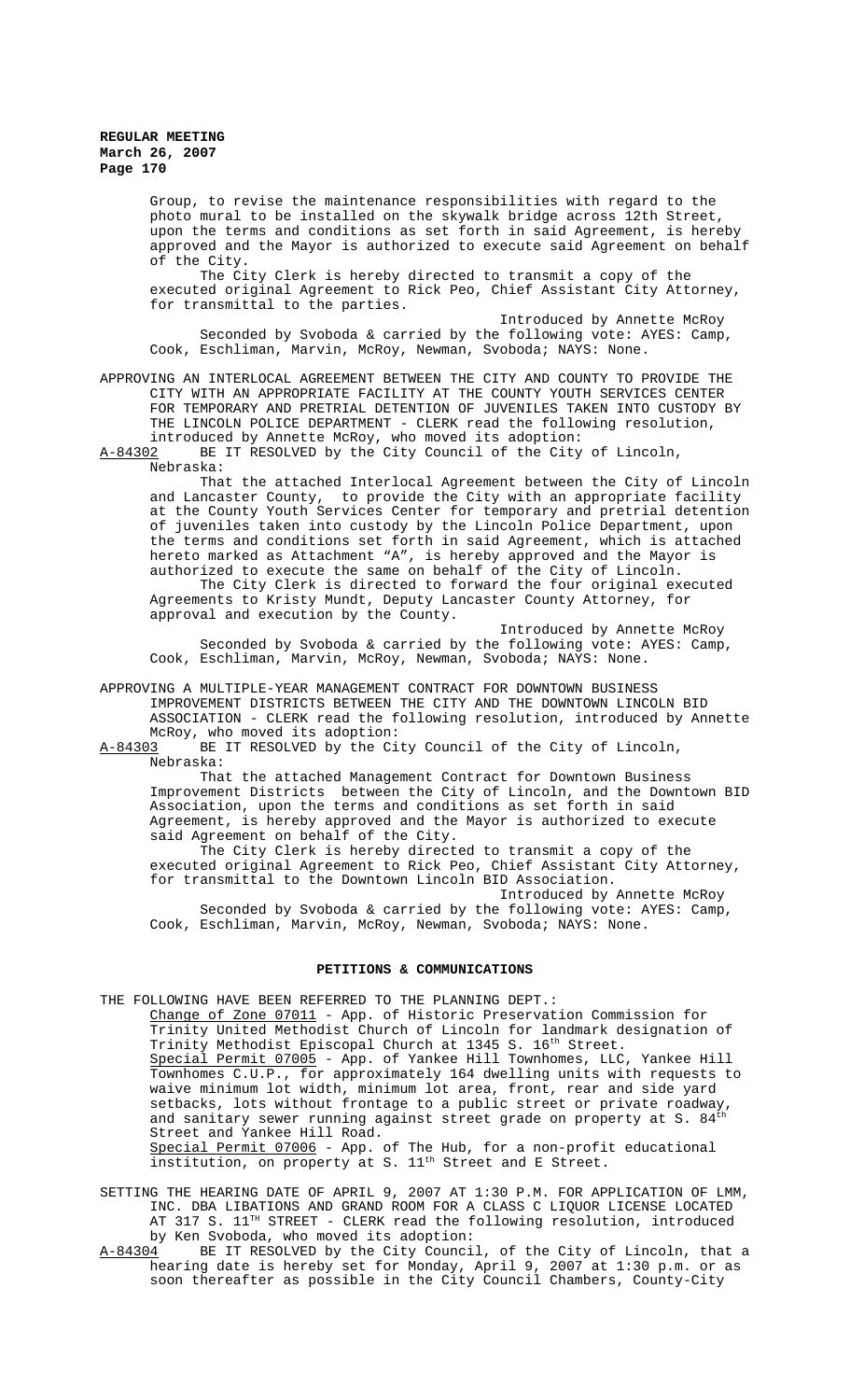Building, 555 S.  $10^{\rm th}$  St., Lincoln, NE, for Application of LMM, Inc. dba Libations and Grand Room for a Class C liquor license located at 317 S. 11<sup>th</sup> Street.

If the Police Dept. is unable to complete the investigation by said time, a new hearing date will be set.

Introduced by Ken Svoboda Seconded by Marvin & carried by the following vote: AYES: Camp, Cook, Eschliman, Marvin, McRoy, Newman, Svoboda; NAYS: None.

#### **MISCELLANEOUS REFERRALS**

INVESTMENT OF FUNDS FOR QUARTER ENDING FEBRUARY 28, 2007 - CLERK read the following resolution, introduced by Ken Svoboda, who moved its adoption: BE IT HEREBY RESOLVED BY THE CITY COUNCIL of the City of Lincoln, Nebraska:

That the Investment Activity report and attached list of investments be confirmed and approved, and the City Treasurer is hereby directed to hold said investments until maturity unless otherwise directed by the City Council.

Introduced by Ken Svoboda Seconded by Marvin & carried by the following vote: AYES: Camp, Cook, Eschliman, Marvin, McRoy, Newman, Svoboda; NAYS: None.

SETTING THE HEARING DATE OF APRIL 9, 2007 FOR THE APPLICATION OF K-SARA ENTERPRISES, INC. DBA KEVIN MEIER IMPORTS FOR A CLASS C LIQUOR LICENSE LOCATED AT 3540 VILLAGE DRIVE, SUITE 200 - CLERK read the following resolution, introduced by Ken Svoboda, who moved its adoption:<br>A-84306 BE IT RESOLVED by the City Council, of the City of Linco

A-84306 BE IT RESOLVED by the City Council, of the City of Lincoln, that a hearing date is hereby set for Mon., April 9, 2007 at 1:30 p.m. or as soon thereafter as possible in the City Council Chambers, County-City Building, 555 S. 10<sup>th</sup> St., Lincoln, NE, for Application of K-Sara Enterprises, Inc. dba Kevin Meier Imports for a C liquor license located at 3540 Village Drive, Suite 200.

If the Police Dept. is unable to complete the investigation by said time, a new hearing date will be set.

Introduced by Ken Svoboda Seconded by Marvin & carried by the following vote: AYES: Camp, Cook, Eschliman, Marvin, McRoy, Newman, Svoboda; NAYS: None.

### **REPORTS OF CITY OFFICERS**

- CLERK'S LETTER AND MAYOR'S APPROVAL OF ORDINANCES AND RESOLUTIONS PASSED BY COUNCIL ON MARCH 12, 2007 - CLERK presented said report which was placed on file in the Office of the City Clerk.
- CLERK'S LETTER AND MAYOR'S APPROVAL OF ORDINANCES AND RESOLUTIONS PASSED BY COUNCIL ON MARCH 19, 2007 - CLERK presented said report which was placed on file in the Office of the City Clerk.
- REPORT FROM CITY TREASURER OF CASH ON HAND AT THE CLOSE OF BUSINESS ON FEBRUARY 28, 2007 - CLERK presented said report which was placed on file in the Office of the City Clerk.
- APPROVING THE DISTRIBUTION OF FUNDS REPRESENTING INTEREST EARNING ON SHORT-TERM INVESTMENTS OF IDLE FUNDS DURING THE MONTH ENDED FEBRUARY - CLERK read the following resolution, introduced by Ken Svoboda, who moved its adoption:<br>A-84307 BE
- BE IT RESOLVED by the City Council of the City of Lincoln, Nebraska:

That during the month ended February 28, 2007, \$563,114.12 was earned from the investments fo "IDLE FUNDS". The same is hereby distributed to the various funds on a pro-rata basis using the balance of each fund and allocating a portion of the interest on the ratio that such balance bears to the total of all fund balances.

Introduced by Ken Svoboda Seconded by Marvin & carried by the following vote: AYES: Camp, Cook, Eschliman, Marvin, McRoy, Newman, Svoboda; NAYS: None.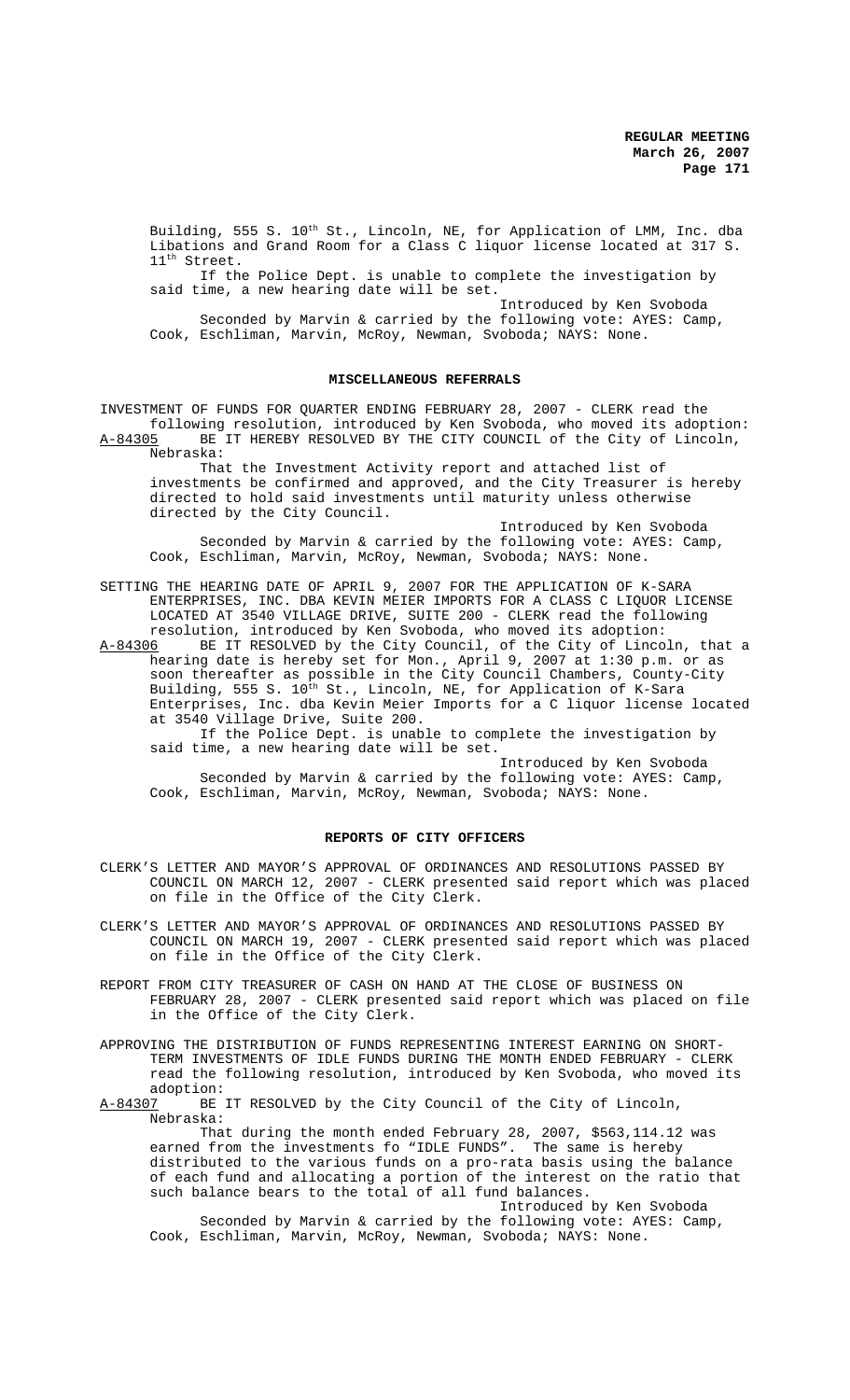- APPOINTING HERB SCHIMEK AND ARTHUR ZYGIELBAUM TO THE CABLE ADVISORY BOARD TO FILL UNEXPIRED THREE-YEAR TERMS EXPIRING JULY 1, 2009 - CLERK read the following resolution, introduced by Annette McRoy, who moved its
- adoption:<br>A-84308 BE BE IT RESOLVED by the City Council of the City of Lincoln, Nebraska:

That the appointment of Herb Schimek and Arthur Zygielbaum to the Cable Advisory Board to fill unexpired three-year terms expiring July 1, 2009, is hereby approved.

Introduced by Annette McRoy Seconded by Cook & carried by the following vote: AYES: Camp, Cook, Eschliman, Marvin, McRoy, Newman, Svoboda; NAYS: None.

REAPPOINTING DR. LISA PETERSON, DR. DEBRA A. HUMPHREY AND DR. CATHERINE S. ALLEY TO THE LINCOLN-LANCASTER COUNTY BOARD OF HEALTH FOR THREE-YEAR TERMS EXPIRING APRIL 15, 2010 - CLERK read the following resolution, introduced by Annette McRoy, who moved its adoption:<br>A-84309 BE IT RESOLVED by the City Council of the City

BE IT RESOLVED by the City Council of the City of Lincoln, Nebraska:

That the reappointment of Dr. Lisa Peterson, Dr. Debra A. Humphrey, and Dr. Catherine S. Alley to the Lincoln-Lancaster County Board of Health for three-year terms expiring April 15, 2010, is hereby approved.

Introduced by Annette McRoy Seconded by Cook & carried by the following vote: AYES: Camp, Cook, Eschliman, Marvin, McRoy, Newman, Svoboda; NAYS: None.

### ORDINANCES - 1<sup>st</sup> READING & RELATED RESOLUTIONS

- CREATING AN ALLEY REPAVING DISTRICT NO. 48 IN THE EAST/WEST ALLEY OF O TO P STREETS, 17TH TO 18TH STREETS AND ASSESSING THE COSTS THEREOF AGAINST THE BENEFITTED PROPERTIES - CLERK read an ordinance, introduced by Ken Svoboda, creating Alley Re-paving District No. 48, defining the limits thereof, establishing the width of the alley roadway to be repaved, providing for the payment of the cost thereof, designating the property to be benefitted, providing for the acquisition of easements and additional right-of-way, if necessary, and repealing all ordinances or parts of ordinances in conflict herewith, the first time.
- AMENDING SECTIONS 10.12.030 AND 10.14.220 OF THE LINCOLN MUNICIPAL CODE TO ADD A DEFINITION FOR RED ARROW AND TO PROHIBIT RIGHT-HAND TURNS BY VEHICLES FACING A STEADY RED TURN ARROW - CLERK read an ordinance, introduced by Ken Svoboda, amending Title 10 of the Lincoln Municipal Code relating to Vehicles and Traffic by amending Section 10.12.030 of the Lincoln Municipal Code, Traffic-Control Signal Legend, to add a definition for Red Arrow; amending Section 10.14.220 of the Lincoln Municipal Code relating to turns at intersections with automatic signals, to prohibit right-hand turns by vehicles facing a steady red turn arrow; and repealing Sections 10.12.030 and 10.14.220 of the Lincoln Municipal Code as hitherto existing the first time.
- APPROVING THE WOODLANDS AT YANKEE HILL CONDITIONAL ANNEXATION AND ZONING AGREEMENT BETWEEN CARL AND VICKIE SCHMIDT, SAP-SE LLC, MIDWEST NET LEASE INVESTORS SE LLC, AND CALRUBY LLC, AND THE CITY OF LINCOLN, RELATING TO THE ANNEXATION OF APPROXIMATELY 194 ACRES OF PROPERTY GENERALLY LOCATED ON THE EAST SIDE OF 70TH STREET SOUTH OF YANKEE HILL ROAD. (RELATED ITEMS: 07R-79, 07-45, 07-46) (ACTION DATE: 4/9/07).
- ANNEXATION 05015 AMENDING THE LINCOLN CORPORATE LIMITS MAP BY ANNEXING APPROXIMATELY 245 ACRES OF PROPERTY GENERALLY LOCATED SOUTHEAST OF THE INTERSECTION OF S. 70TH STREET AND YANKEE HILL ROAD. (RELATED ITEMS: 07R-79, 07-45, 07-46) - CLERK read an ordinance, introduced by Ken Svoboda, annexing and including the below described land as part of the City of Lincoln, Nebraska and amending the Corporate Limits Map attached to and made a part of Ordinance No. 18208, to reflect the extension of the corporate limits boundary of the City of Lincoln, Nebraska established and shown thereon, the first time.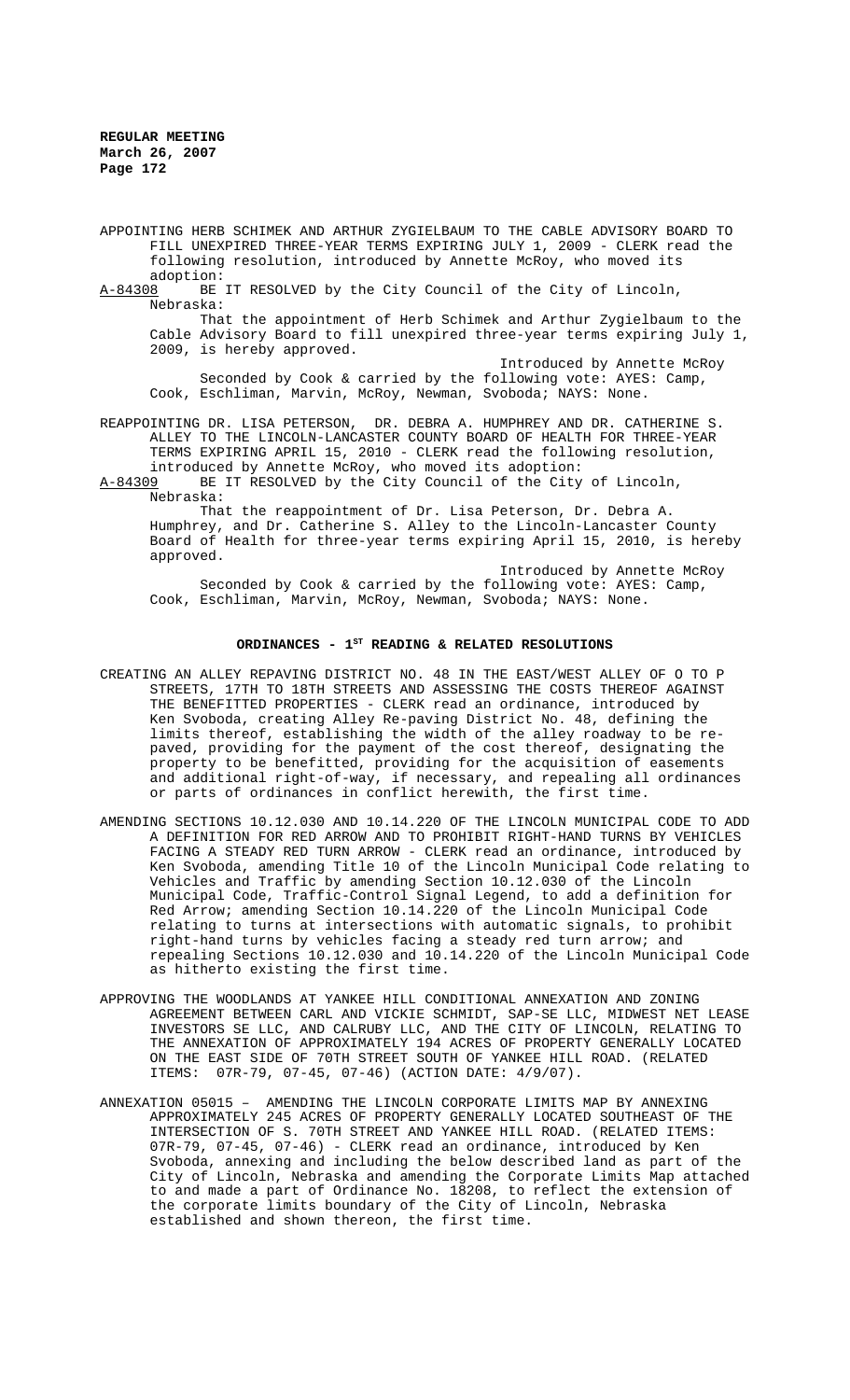- CHANGE OF ZONE 05068 APPLICATION OF CARL SCHMIDT, MIDWEST NET LEASE INVESTORS, AND SAP-SE, LLC FOR A CHANGE OF ZONE FROM AG AGRICULTURAL DISTRICT TO R-3 RESIDENTIAL DISTRICT FOR A PLANNED UNIT DEVELOPMENT AND APPROVING A DEVELOPMENT PLAN FOR APPROXIMATELY 500 DWELLING UNITS AND APPROXIMATELY 324,000 SQUARE FEET OF COMMERCIAL AND OFFICE AREA OVER THE UNDERLYING R-3 ZONING DISTRICT, ON PROPERTY GENERALLY LOCATED SOUTHEAST OF THE INTERSECTION OF S. 70TH STREET AND YANKEE HILL ROAD. (RELATED ITEMS: 07R-79, 07-45, 07-46) - CLERK read an ordinance, introduced by Ken Svoboda, amending the Lincoln Zoning District Maps attached to and made a part of Title 27 of the Lincoln Municipal Code, as provided by Section 27.05.020 of the Lincoln Municipal Code, by changing the boundaries of the districts established and shown thereon, the first time.
- ANNEXATION 07001 AMENDING THE LINCOLN CORPORATE LIMITS MAP BY ANNEXING APPROXIMATELY 118 ACRES OF PROPERTY GENERALLY LOCATED AT NORTH 98TH AND O STREETS. (RELATED ITEMS: 07-47, 07-48)- CLERK read an ordinance, introduced by Ken Svoboda, annexing and including the below described land as part of the City of Lincoln, Nebraska and amending the Corporate Limits Map attached to and made a part of Ordinance No. 18208, to reflect the extension of the corporate limits boundary of the City of Lincoln, Nebraska established and shown thereon, the first time.
- CHANGE OF ZONE 07002 APPLICATION OF WATERFORD ESTATES, LLC, FOR A CHANGE OF ZONE FROM B-2 PLANNED NEIGHBORHOOD BUSINESS DISTRICT TO B-1 LOCAL BUSINESS DISTRICT AND FROM AG AGRICULTURAL DISTRICT TO B-2 PLANNED NEIGHBORHOOD BUSINESS DISTRICT, R-3 RESIDENTIAL DISTRICT AND R-4 RESIDENTIAL DISTRICT, ON PROPERTY GENERALLY LOCATED AT NORTH 98TH AND O STREETS. (RELATED ITEMS: 07-47, 07-48)- CLERK read an ordinance, introduced by Ken Svoboda, amending the Lincoln Zoning District Maps attached to and made a part of Title 27 of the Lincoln Municipal Code, as provided by Section 27.05.020 of the Lincoln Municipal Code, by changing the boundaries of the districts established and shown thereon, the first time.
- CHANGE OF ZONE 07008 APPLICATION OF PREMIUM PROTEIN PRODUCTS, LLC, FOR A CHANGE OF ZONE FROM I-2 INDUSTRIAL PARK DISTRICT TO B-1 LOCAL BUSINESS DISTRICT ON PROPERTY GENERALLY LOCATED AT THE SOUTHEAST CORNER OF N.W. 48TH STREET AND W. ADAMS STREET - CLERK read an ordinance, introduced by Ken Svoboda, amending the Lincoln Zoning District Maps attached to and made a part of Title 27 of the Lincoln Municipal Code, as provided by Section 27.05.020 of the Lincoln Municipal Code, by changing the boundaries of the districts established and shown thereon, the first time.
- CHANGE OF ZONE 07009 APPLICATION OF THE PLANNING DIRECTOR FOR A CHANGE OF ZONE FROM P PUBLIC USE DISTRICT TO R-1 RESIDENTIAL DISTRICT ON PROPERTY GENERALLY LOCATED AT SUNDANCE DRIVE AND CAMPFIRE CIRCLE - CLERK read an ordinance, introduced by Ken Svoboda, amending the Lincoln Zoning District Maps attached to and made a part of Title 27 of the Lincoln Municipal Code, as provided by Section 27.05.020 of the Lincoln Municipal Code, by changing the boundaries of the districts established and shown thereon, the first time.

### **ORDINANCES - 3RD READING & RELATED RESOLUTIONS (as required) - NONE**

AUTHORIZING THE ISSUANCE OF NOT TO EXCEED \$300,000,000 LINCOLN ELECTRIC SYSTEM REVENUE AND REFUNDING BONDS. (Request  $2<sup>nd</sup>$  &  $3<sup>rd</sup>$  Readings on  $3/26/07$ ) -PRIOR to reading:

MARVIN Moved to suspend the rules to have 3<sup>rd</sup> Reading and Action of Bill No. 07-42 on this date.

Seconded by Svoboda & carried by the following vote: AYES: Camp, Cook, Eschliman, Marvin, McRoy, Newman, Svoboda; NAYS: None.

MARVIN Moved to amend Bill No. 07-42 on page 3, in the fourth paragraph titled "Redemption Date" revise the paragraph as follows:

"**Redemption Date"** means, with respect to the Refunded 1998 Bonds, September 1,  $\frac{1998}{2008}$  and, with respect to the Refunded 2001 Bonds, September 1, 2011.

Seconded by Camp & carried by the following vote: AYES: Camp, Cook, Eschliman, Marvin, McRoy, Newman, Svoboda; NAYS: None.

CLERK Read an ordinance, introduced by Annette McRoy, Fifth Series Ordinance adopted under and pursuant to Ordinance No.  $17879$  passed July 23, 2001; Authorizing the issuance of Lincoln Electric System revenue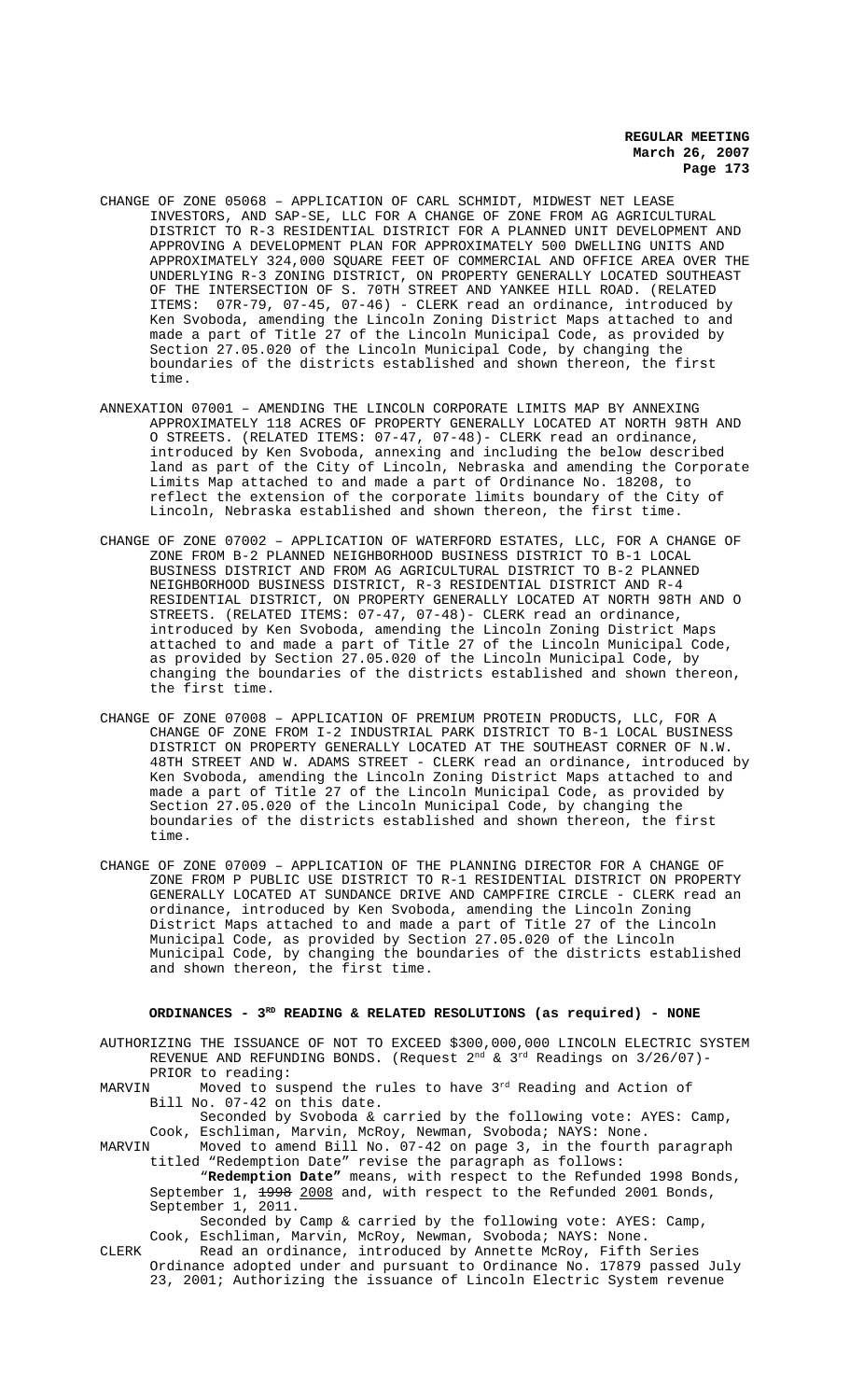and refunding bonds of the City of Lincoln, Nebraska in one or more series in an aggregate principal amount not to exceed \$300,000,000; fixing in part and providing for the fixing in part of the details of such bonds; providing for the sale of such bonds and the application of the proceeds of such sale; taking other action in connection with the foregoing; and declaring an emergency, the second time.

MCROY Moved to pass the ordinance as amended.

Seconded by Svoboda & carried by the following vote: AYES: Camp, Cook, Eschliman, Marvin, McRoy, Newman, Svoboda; NAYS: None. The ordinance, being numbered **#18899**, is recorded in Ordinance Book #25, Page

AUTHORIZING AND PROVIDING FOR THE ISSUANCE OF SANITARY SEWER REVENUE BONDS OF THE CITY OF LINCOLN IN THE AMOUNT OF \$21,000,000 - CLERK read an ordinance, introduced by Dan Marvin, a third series ordinance adopted under and pursuant to Ordinance No. 18171 passed May 5, 2003; authorizing the issuance of Sanitary Sewer Revenue Bonds, Series 2007, of the City of Lincoln, Nebraska in an aggregate principal amount not to exceed \$21,000,000; fixing in part and providing for the fixing in part of the details of the Bonds; providing for the sale of the Bonds and the application of the proceeds thereof; and related matters, the third

time.<br>MARVIN Moved to pass the ordinance as read.

Seconded by Svoboda & carried by the following vote: AYES: Camp, Cook, Eschliman, Marvin, McRoy, Newman, Svoboda; NAYS: None. The ordinance, being numbered **#18900**, is recorded in Ordinance Book #25, Page

AMENDING SECTION 10.16.010 OF THE LINCOLN MUNICIPAL CODE RELATING TO AGE LIMITS IN CONNECTION WITH OPERATING A MOTOR VEHICLE BY CHANGING AGE LIMITS TO REMAIN CONSISTENT WITH STATE STATUTE - CLERK read an ordinance, introduced by Dan Marvin, amending Section 10.16.010 of the Lincoln Municipal Code relating to age limits in connection with operating a motor vehicle by changing age limits to remain consistent with state statute; and repealing Section 10.16.010 of the Lincoln Municipal Code as hitherto existing, the third time.

MARVIN Moved to pass the ordinance as read. Seconded by Svoboda & carried by the following vote: AYES: Camp, Cook, Eschliman, Marvin, McRoy, Newman, Svoboda; NAYS: None.

The ordinance, being numbered **#18901**, is recorded in Ordinance Book #25, Page

AMENDING CHAPTER 8.32.060 OF THE LINCOLN MUNICIPAL CODE TO CHANGE THE HOURS OF OPERATION AT THE BLUFF ROAD AND NORTH 48TH STREET SOLID WASTE DISPOSAL SITES - CLERK read an ordinance, introduced by Dan Marvin, amending Section 8.32.060 of the Lincoln Municipal Code to amend the hours of operation of the public sanitary landfills; and repealing Section 8.32.060 of the Lincoln Municipal Code as hitherto existing, the third time.<br>MARVIN

Moved to pass the ordinance as read. Seconded by Svoboda & carried by the following vote: AYES: Camp, Cook, Eschliman, Marvin, McRoy, Newman, Svoboda; NAYS: None. The ordinance, being numbered **#18902**, is recorded in Ordinance Book #25, Page

CHANGE OF ZONE 07007 - AMENDING TITLE 27 OF THE LINCOLN MUNICIPAL CODE TO IMPLEMENT REVISIONS TO THE PARKING MATRIX TO CORRECT PAST ERRORS AND

OMISSIONS BUT NOT IMPOSING NEW PARKING REQUIREMENTS - PRIOR to reading:<br>MARVIN Moved to amend Bill No. 07-37 on page 16, line 22, after the word MARVIN Moved to amend Bill No. 07-37 on page 16, line 22, after the word "districts", insert the words "and on the premises of a restaurant in the O-3 district".

Seconded by McRoy & carried by the following vote: AYES: Camp, Cook, Eschliman, Marvin, McRoy, Newman, Svoboda; NAYS: None.

CLERK Read an ordinance, introduced by Dan Marvin, amending Title 27 of the Lincoln Municipal Code to implement revisions to the Parking Matrix to correct past errors and omissions but not imposing new parking requirements, by amending Sections 27.07.030, 27.09.030, 27.37.020, 27.47.030, 27.63.210, 27.63.215, 27.63.530, 27.63.660, 27.63.680, 27.63.685, 27.63.690, 27.67,020, 27.67,040; deleting Sections 27.63.600 and 27.67.060; and repealing Sections 27.07.030, 27.09.030, 27.37.020, 27.47.030, 27.63.210, 27.63.215, 27.63.530, 27.63.660, 27.63.680, 27.63.685, 27.63.690, 27.67.020, and 27.67.040 of the Lincoln Municipal Code as hitherto existing, the third time.<br>MARVIN Moved to pass the ordinance as amend

MARVIN Moved to pass the ordinance as amended.

Seconded by Svoboda & carried by the following vote: AYES: Camp, Cook, Eschliman, Marvin, McRoy, Newman, Svoboda; NAYS: None. The ordinance, being numbered **#18903**, is recorded in Ordinance Book #25, Page